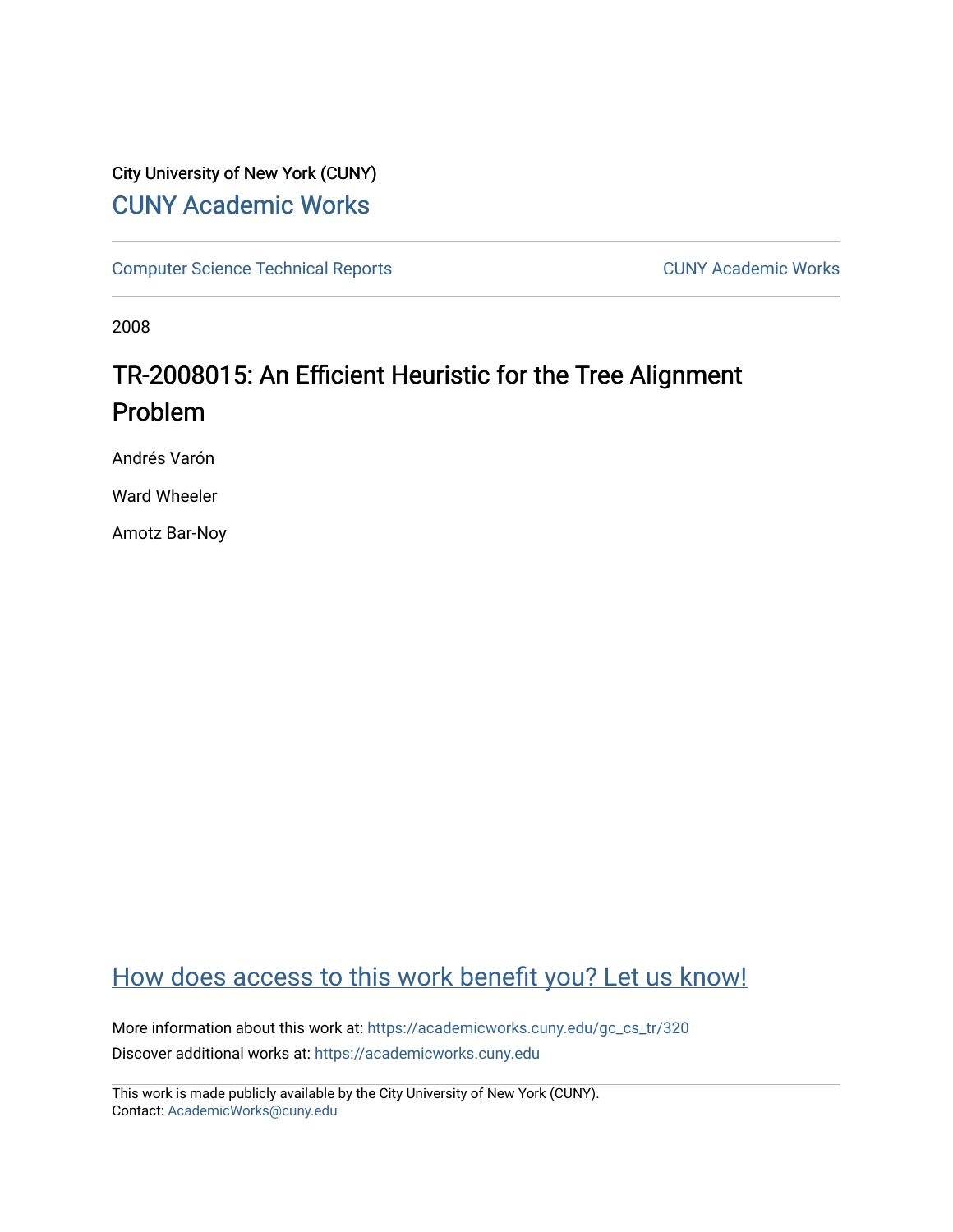## An Efficient Heuristic for the Tree Alignment Problem

Andrés Varón<sup>1,2</sup>, Ward Wheeler<sup>1</sup>, and Amotz Bar-Noy<sup>2</sup>

<sup>1</sup> Division of Invertebrate Zoology, American Museum of Natural History, Central Park West at 79th Street, New York, US.

<sup>2</sup> Computer Science Department, The Graduate School and University Center, The City University of New York, 365 Fifth Avenue, New York, US.

Abstract. Phylogeny and alignment estimation are two important and closely related biological problems. One approach to the alignment question is known in combinatorial optimization as the Tree Alignment Problem (TAP). A number of heuristic solutions exist, with the most competitive algorithms using iterative methods to find solutions. However, these methods are either non-scalable, the bound is too loose, or the time and memory complexity are difficult to predict. For the simplest distance functions, a widely used quick heuristic to find a solution to an instance of the problem is Direct Optimization (DO). Unfortunately, this algorithm has not been formally described, and it is currently unable to find correct solutions under an edition distance function called *affine indel cost*, of great importance for biologists analyzing DNA sequences. In this paper, we describe DO formally, and present a new algorithm, Affine-DO, which heuristically bounds an instance of the TAP under the affine indel cost. Affine-DO shows superior results with real biological sequences, a point that we illustrate using a published data set example. Draft 8, December 18, 2008

## 1 Introduction

The inference of homologies between DNA sequences, that is, positions in multiple genomes that share a common evolutionary origin, is a crucial and yet difficult task that biologists face. Its computational counterpart is known as the multiple sequence alignment problem. There are various criteria and methods available to perform multiple sequence alignments (e.g. [\[34,](#page-12-0)[18](#page-11-0)[,13](#page-11-1)[,7](#page-11-2)[,8](#page-11-3)[,23](#page-11-4)[,6,](#page-11-5)[47,](#page-12-1)[20\]](#page-11-6)). Among these, given a distance function, *minimize the overall cost of the alignment on a phylogenetic* tree [\[24,](#page-11-7)[26,](#page-11-8)[25,](#page-11-9)[11,](#page-11-10)[12,](#page-11-11)[42\]](#page-12-2) is one of the most important, and is known in combinatorial optimization as the Tree Alignment Problem (TAP). In reality, the TAP occurs as a subproblem of the Generalized Tree Alignment Problem (GTAP) [\[27\]](#page-11-12), which looks for the tree with the lowest alignment cost among all possible trees [\[24\]](#page-11-7). The GTAP is equivalent to the Maximum Parsimony problem when the input sequences are not aligned, that is, when phylogeny and alignments are simultaneously inferred [\[24\]](#page-11-7).

The computer program POY [\[45,](#page-12-3)[36\]](#page-12-4) is the most popular tool available for biologists interested in heuristically solving the GTAP, and implements a number of algorithms for the TAP grouped as follows: a strong version of the Lifted Assignment (also known as Fixed States) [\[40](#page-12-5)[,43\]](#page-12-6), Direct Optimization (DO) [\[42\]](#page-12-2), and iterative improvement [\[26](#page-11-8)[,46\]](#page-12-7). POY is known to produce competitive tree length estimations. As an example, the alignment for the Sankoff *et al.* data set [\[26\]](#page-11-8) produced by POY has cost 302.25 under its default DO fast tree length estimation algorithm, matching that of GESTALT [\[16\]](#page-11-13) and SALSA [\[15\]](#page-11-14). Using a weak iterative method on top of DO, POY finds an alignment of cost 298.75, very close to the best known cost of PRODALI (295.25) [\[30\]](#page-12-8).

Prior to an analysis, biologists select a sequence edition distance function. One of its most important elements is the cost  $G(k)$  of an indel of length k, a function that could have a significant impact in the overall analysis [\[3](#page-11-15)[,17\]](#page-11-16). There are only four plausible indel cost functions in the literature:  $G(k) = bk$  (non-affine) [\[41\]](#page-12-9),  $G(k) = a + bk$  (affine) [41],  $G(k) = a + b \log k$  (logarithmic) [\[2](#page-11-17)[,10](#page-11-18)[,48](#page-12-10)[,5](#page-11-19)[,3\]](#page-11-15),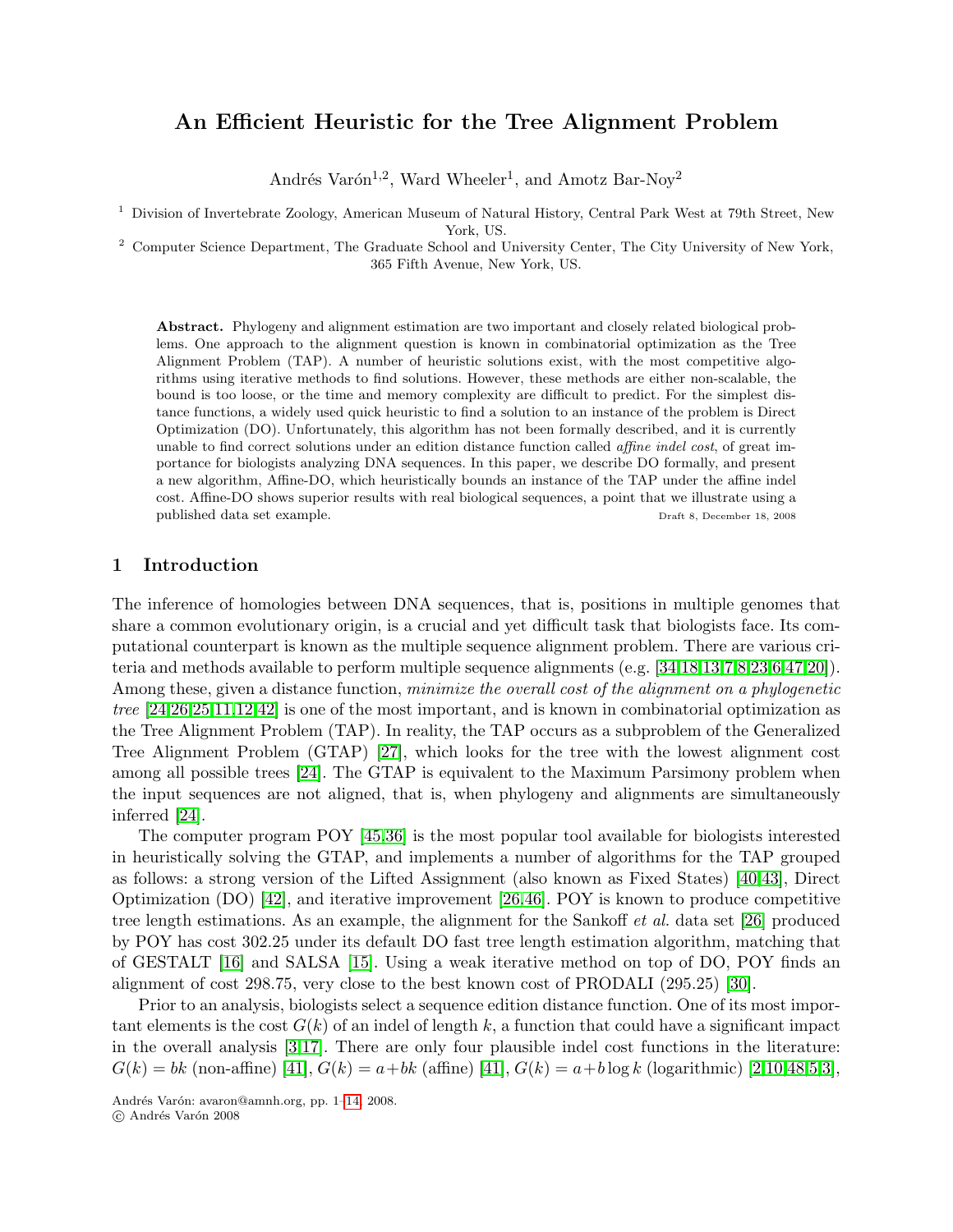and  $G(k) = a + bk + c \log k$  (affine-logarithmic) [\[3\]](#page-11-15). Simmulations and theoretical work has found evidence that affine-logarithmic yield the best results, but provide marginal benefits over the affine function, while its time complexity is much larger [\[3\]](#page-11-15). For this reason, many biologists continue to rely in the affine indel cost function, although the topic is still a subject of controversy.

For large data sets and the non-affine function, DO is the most important heuristic of practical use because it has the lowest time complexity while producing competitive alignments. All other (competitive) algorithms require a greater or difficult to predict time complexities with close practical approximation levels (e.g [\[16](#page-11-13)[,15](#page-11-14)[,30\]](#page-12-8)). Unfortunately, DO performs poorly for most of the potential parameters of the affine distance: under many of them, the tree cost estimation of DO can even be unbounded, producing alignments of greater costs than those of the basic 2-approximation algorithm: (lifted assignment). Regardless this difficulty, there are no other practical algorithms for the GTAP that can be employed on datasets of the size that biologists are interested in (such as entire genomes), thus DO has remained the heuristic of choice when using affine gap costs (e.g.  $[4,1,33,31,21,14,28,32]$  $[4,1,33,31,21,14,28,32]$  $[4,1,33,31,21,14,28,32]$  $[4,1,33,31,21,14,28,32]$  $[4,1,33,31,21,14,28,32]$  $[4,1,33,31,21,14,28,32]$  $[4,1,33,31,21,14,28,32]$  $[4,1,33,31,21,14,28,32]$ .

#### 1.1 Our Contribution

In this paper, we introduce and present experiments using our new algorithm, Affine-DO (Section [3\)](#page-5-0). Affine-DO has the same time complexity of DO, but computes dramatically lower tree costs while maintaining a bounded time complexity, a feature that we experimentally show using its implementation in POY 4.0.2900 (Section [4\)](#page-8-0). Our experiments show that for real datasets, Affine-DO coupled with iterative improvement strategies, produce solutions that are very close to the lower bound inferred from an LP solution. Moreover, iterating over a solution produced using Affine-DO has very little impact in the overall solution, a sign of the excellent performance of the heuristic.

Although we build Affine-DO on top of the successful aspects of DO, DO has never been formally described, nor have its basic properties been demonstrated. To describe Affine-DO, we first formally define DO and demonstrate some of its properties (Section [2\)](#page-3-0).

#### 1.2 Formal Definition and Related Work

Given a binary (phylogenetic) tree  $T = (V, E)$  with leaf vertex set  $L \subseteq V$ , an assignment of sequences  $\chi: L \to \Sigma^*$  for some alphabet  $\Sigma$ , and an edition distance function  $e: \Sigma^* \times \Sigma^* \to \mathbb{R}$ , the Tree Alignment Problem (TAP) [\[24\]](#page-11-7) is to find an assignment of sequences  $\chi' : V \to \Sigma^*$  such that for all  $v \in L$ ,  $\chi(v) = \chi'(v)$ , and the total cost  $\sum_{(u,v)\in E} e(\chi'(u), \chi'(v))$  is minimized. The TAP is known to be NP-Hard [\[38\]](#page-12-15). Due to its difficulty, a number of different methods are usually applied to produce reasonable (but most likely suboptimal) solutions.

The first heuristic techniques [\[26,](#page-11-8)[25\]](#page-11-9), consisted of iteratively improving the assignment of each interior vertex as a median between the sequences assigned to its three neighbors. This method can be applied to any initial assignment of sequences and adjust them to improve the overall tree cost.

Hein [\[11](#page-11-10)[,12\]](#page-11-11), designed a second heuristic solution which is implemented in the TreeAlign program. In TreeAlign, sets of sequences are represended by alignment graphs, which hold all possible alignments between a pair of sequences. The complete assignment can be performed in a post-order traversal of a rooted tree, beginning at the root, where each vertex is assigned an alignment graph of the two closest sequences in the alignment graph of its two children vertices. The final assignment can be performed using a backtrace over the pre-order traversal of the tree. Although this method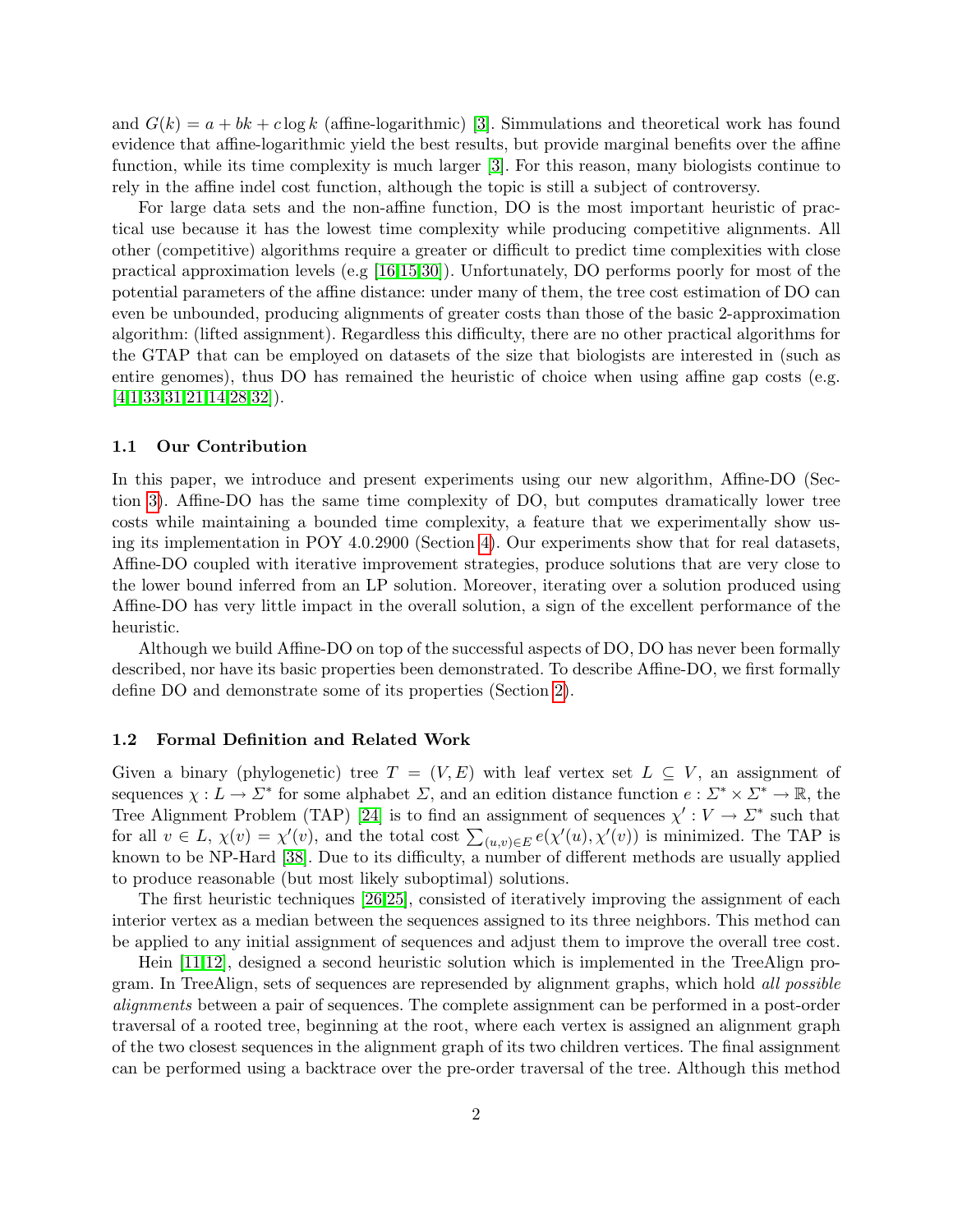is powerful, it is not very scalable and it is difficult to predict its time complexity. Moreover, the current implementation of this heuristic does not allow the user to fully specify the distance function. This algorithm was later improved by Schwikowski and Vingron, producing some of the best alignments for the Sankoff data set [\[29\]](#page-12-17).

In the most important theoretical results for the TAP, several 2-approximation algorithms, and a Polynomial Time Approximation Scheme (PTAS) were developed [\[40,](#page-12-5)[37](#page-12-18)[,22](#page-11-24)[,39\]](#page-12-19). These algorithms solve the TAP from a theoretical perspective, but the execution time of the PTAS is of no practical use, while the the 2-approximation algorithms show very poor performance when compared to heuristic methods such as that of TreeAlign.

Direct Optimization (DO) [\[42\]](#page-12-2) is a heuristic implemented in the computer program POY [\[45,](#page-12-3)[44,](#page-12-16)[36\]](#page-12-4), which yields good execution time and competitive alignment costs. Given that DNA sequences have a small alphabet (4 elements extended with an indel to represent insertions and deletions), DO represents a large (potentially exponential) number of sequences in a compact way by using sets of bits. In the spirit of the TreeAlign method, DO heuristically assigns to each vertex, during a post order traversal, a set of sequences in an edition path connecting two of the closest sequences assigned in the children vertices. Later on, in a pre-order backtrace, a unique sequence is assigned to the interior vertices to produce an alignment and the instance solution.

Additionally, due to the small alphabet size of nucleotide sequences, DO can be implemented with a time complexity of  $O(n^2|V|)$ , where n is the length of the longest sequences, and V is the vertex set of T. For larger alphabets the total time complexity is  $O(n^2|V||\Sigma|)$ , where  $\Sigma \ll n$  is the alphabet.

In recent work, Schwikowski and Vignon [\[30\]](#page-12-8) published the best heuristic algorithm for the tree alignment problem, as implemented in the PRODALI software. Although powerful, this algorithm has a potentially exponential time and memory complexity, which in turn makes it non-scalable and difficult to use for the GTAP. Moreover, PRODALI is not publicly available. It is for these reasons that DO is the algorithm of choice for the GTAP, yielding slightly weaker tree cost approximations when compared to those of PRODALI, but delivering better performance for larger data sets.

## <span id="page-3-0"></span>2 Direct Optimization

In practice, biologists use DO due to its scalability and competitive costs. However, the DO algorithm was defined for the Non-Affine distance functions  $(G(k) = bk)$ , and does not work correctly for the popular affine indel cost model [\[41\]](#page-12-9)  $(G(k) = a + bk)$ . Under many parameter sets, DO could produce worse tree cost estimations than those of the Lifted Assignment (non published data). We close this gap with our new algorithm which builds on top of the successfull aspects of DO.

Direct Optimization has only been described informally in the literature [\[42](#page-12-2)[,44\]](#page-12-16), and to build on it, we must first fill this gap. At the core of the algorithm is the use of an extended alphabet that support the representation of sets of sequences.

#### 2.1 Sets of Sequences, Edition Distance, and Medians

Let  $\Sigma$  be an alphabet (typically  $\Sigma = \{A, C, G, T, \text{ indel}\}\$ ). The special "indel" element is used to represent insertions and deletions indistinctly, but must not occur in an instance solution. Let  $d(x, y), x, y \in \Sigma$  be a metric distance between the elements in  $\Sigma$ . Let  $P(\Sigma) = \mathscr{P}(\Sigma) \setminus \{\emptyset\}$  (i.e. all the subsets of  $\Sigma$  excepting the empty set), be an extended alphabet, to which we associate the corresponding distance function  $d_P(A, B) = \min_{a \in A, b \in B} d(a, b)$ .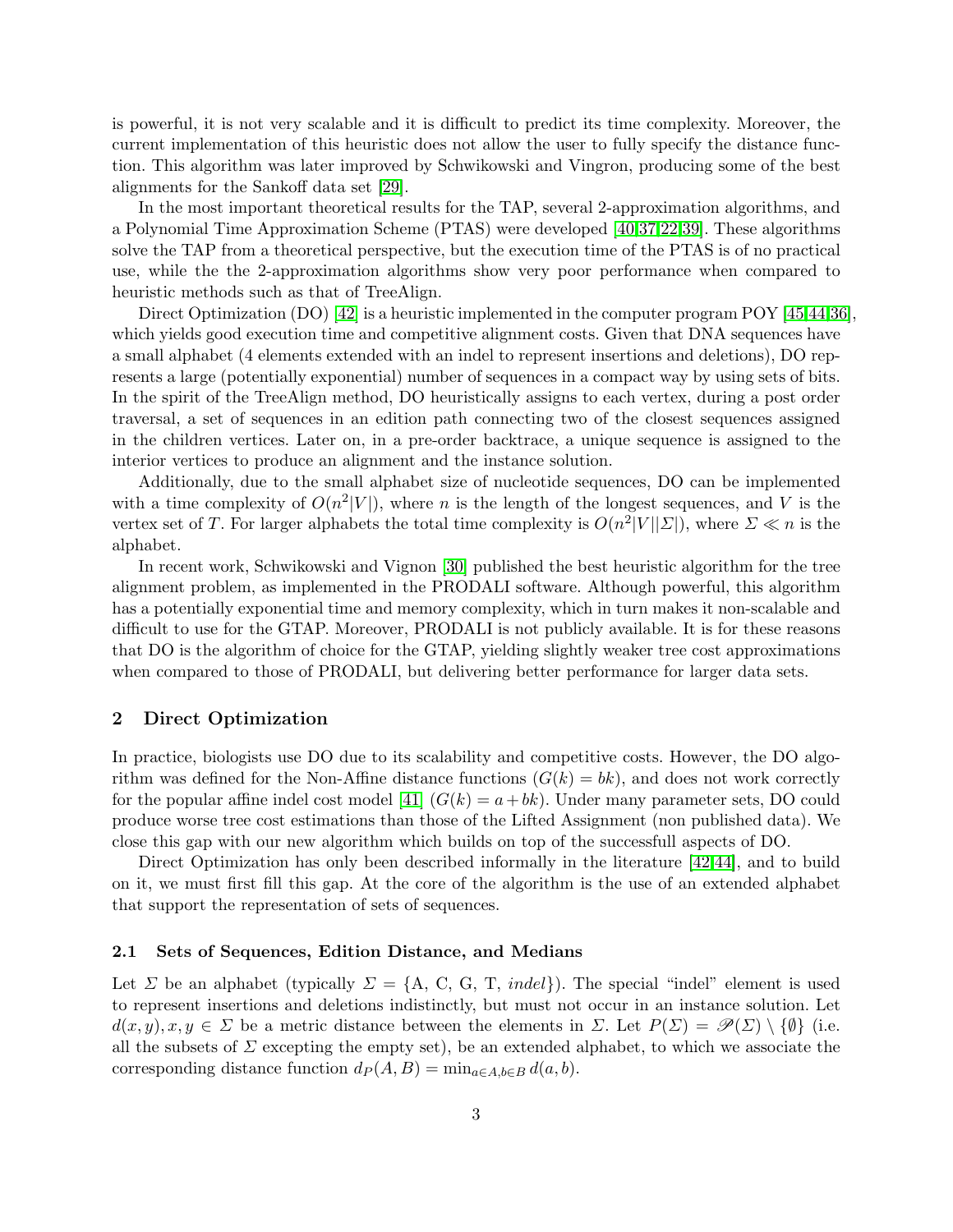Given d, the sequence edition distance between  $X, Y \in \mathbb{Z}^*$ [\[19\]](#page-11-25), is defined as:

<span id="page-4-5"></span><span id="page-4-1"></span>
$$
e(X_{1...i}, Y_{1...j}) = \min \begin{cases} e(X_{1...i-1}, Y_{1...j-1}) + d(X_i, Y_j) & \text{(case 1)}\\ e(X_{1...i-1}, Y_{1...j}) + d(X_i, in del) & \text{(case 2)}\\ e(X_{1...i}, Y_{1...j-1}) + d(Y_j, in del) & \text{(case 3)}, \end{cases}
$$
(1)

with base cases  $e(\langle \rangle, \langle \rangle) = 0$ , and  $e(\langle \rangle, X) = e(X, \langle \rangle) = \sum_{1 \leq i \leq |X|} d(X_i, indel)$ . Similarly, we define e*<sup>P</sup>* by replacing d with d*<sup>P</sup>* in the expression.

The following observation is by definition:

**Observation 1** For all  $A, B \in P(\Sigma)$ , there exists an  $a \in A$  and  $b \in B$  such that  $d_P(A, B) = d(a, b)$ .

To simplify notation, let  $P(\Sigma)^* = (P(\Sigma))^*$ . We will say that  $X \in \Sigma^*$  is contained in  $\mathscr{A} \in P(\Sigma)^*$ iff  $|X| = |\mathscr{A}|$  and for all  $x_i \in X$  and the corresponding  $\mathscr{A}_i \in \mathscr{A}$ ,  $x_i \in \mathscr{A}_i$ . It follows that in this way we can represent a potentially exponential number of sequences:

**Observation 2** There are  $\prod_{A \in \mathscr{A}} |A|$  sequences contained in  $\mathscr{A}$ .

The following Lemma extends Observation [1](#page-4-1) to the sequence edition distance:

**Lemma 1.** For all  $\mathscr{A}, \mathscr{B} \in P(\Sigma)^*$ , there exists  $U, V \in \Sigma^*$  such that U is contained in  $\mathscr{A}, V$  is contained in  $\mathscr{B}$ , and  $e_P(\mathscr{A}, \mathscr{B}) = e(U, V)$ .

Proof. The proof is in the Appendix [A.](#page-12-20)

Let the median between  $A, B \in P(\Sigma)$  be  $m(A, B) = \{x \in A \text{ and } y \in B, dp(A, B) = d(x, y),\}$ and the corresponding median between a pair of aligned sequences  $\mathscr{A}, \mathscr{B} \in P(\Sigma)^*$ ,  $|\mathscr{A}| = |\mathscr{B}| = n$ as

<span id="page-4-4"></span>
$$
m_P(\mathscr{A}, \mathscr{B}) = \langle m(\mathscr{A}_1, \mathscr{B}_1), m(\mathscr{A}_2, \mathscr{B}_2), \ldots, m(\mathscr{A}_n, \mathscr{B}_n) \rangle.
$$

We will from now and on assume that for all  $x \in \Sigma \setminus \{indel\}$ ,  $d(x, indel) = b$  for some constant b.

<span id="page-4-3"></span>**Lemma 2.** Let  $\mathscr{C} = m_P(\mathscr{A}, \mathscr{B})$ . Then for all X contained in  $\mathscr{C}$ , there exists a Y contained in  $\mathscr{A}$ and a Z contained in *B* such that  $e_P(\mathscr{A}, \mathscr{B}) = e(Y, Z) = e(X, Y) + e(X, Z)$ . Moreover, Y and Z are the closest sequences to  $\mathscr C$  that are contained in  $\mathscr A$  and  $\mathscr B$  respectively.

Proof. Follows directly from the median definition and Lemma [1.](#page-4-2)

<span id="page-4-2"></span>
$$
\overline{a}
$$

### 2.2 The DO Algorithm

DO (Algorithm [1\)](#page-4-0) estimates the cost of a tree by proceeding in a post-order traversal on a *rooted* tree, starting at the root  $\rho$ .

**Definition 1.** Two assignments  $\chi : V \to \Sigma^*$  and  $\chi' : V \to \Sigma^*$  are compatible if for all  $v \in L$ ,  $\chi(v) = \chi'(v).$ 

<span id="page-4-0"></span>**Theorem 1.** There exists an assignment of sequences  $\chi'$  compatible with  $\chi$  such that

$$
DO(T, \chi) \ge \sum_{(u,v)\in E} e(\chi'(u), \chi'(v)).
$$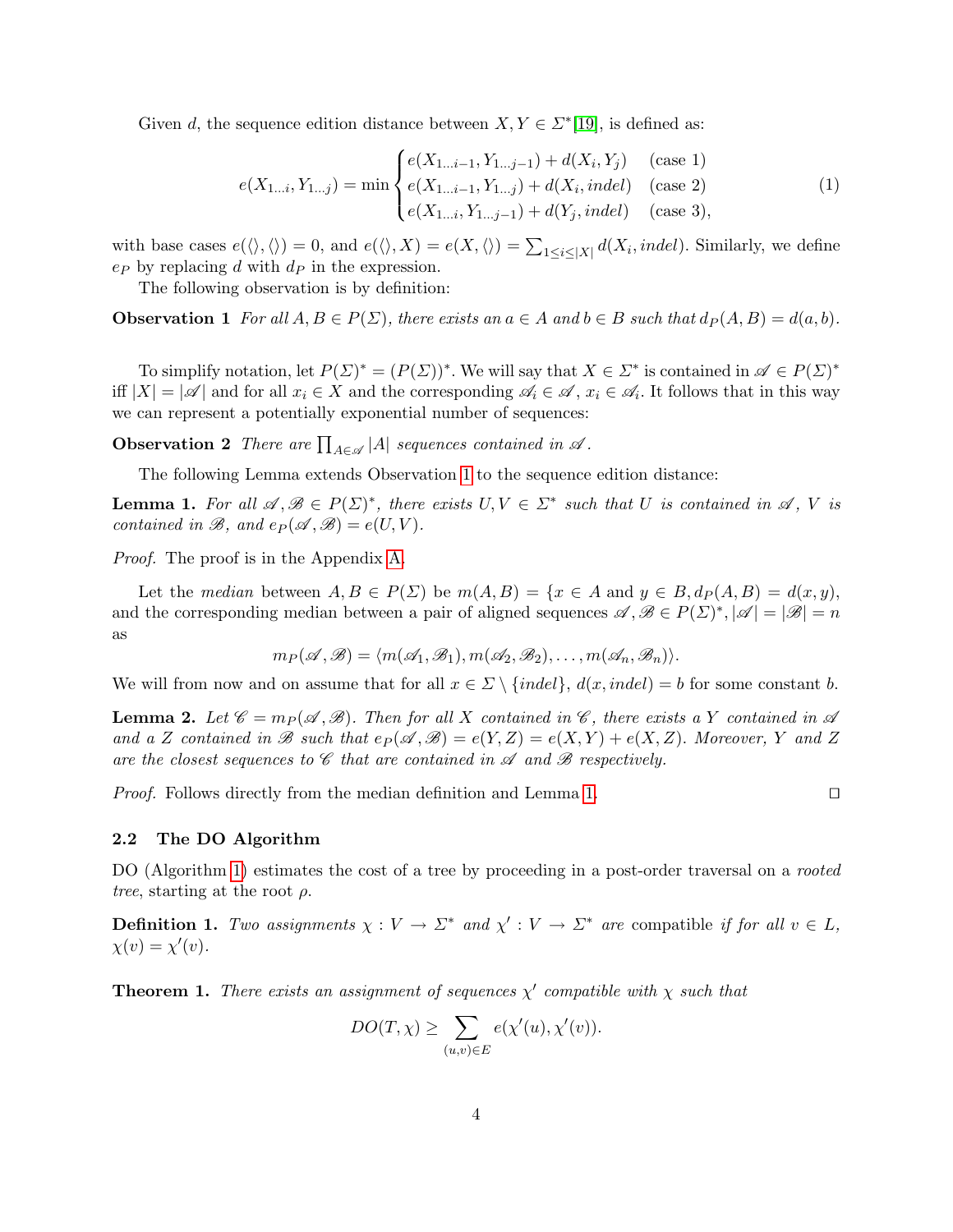```
Data: A binary tree T with root \rhoData: An assignment \chi: L(T) \to \Sigma of sequences the leaves L of T
Result: cost holds an upper bound of the cost of T, \chibegin
     cost \leftarrow 0;foreach level of T, with the bottom level first do
          foreach node v at the level do
               if v is a leaf (has no children) then
                  S(v) \leftarrow \langle a_i, a_i = {\chi(v)_i} \rangle;else
                    \mathbf{Data} \colon v has children u and wcost \leftarrow cost + e_P(S(u), S(w));\mathscr{U}, \mathscr{W} \leftarrow the alignment of S(u) and S(w)) respectively;
                   S(v) \leftarrow m_P(\mathscr{U}, \mathscr{W});return cost
end
```
Algorithm 1:  $DO(T, \chi)$ , Direct Optimization

*Proof.* Let T have root vertex  $\rho$ . We will call  $\chi'$  the final assignment of sequences to the vertices of T. Select any X contained in  $S(\rho)$  and set  $\chi'(\rho) \leftarrow X$ . Then for each other vertex v with parent p, following a pre-order traversal starting at  $\rho$ , let  $\chi(v) \leftarrow X$  where  $X \in \Sigma^*$  is contained in  $S(v)$  and is closest to  $\chi'(p)$ . From Lemma [2,](#page-4-3) we know that for any selection at p there exists a selection in its children that would yield the additional cost computed at p during the DO algorithm. Moreover, at each pre-order traversal step, we assign to each vertex v the closest sequence to  $\chi'(p)$  contained in  $S(v)$ . Again from Lemma [2,](#page-4-3) we know that the total cost of the two edges connecting p with its children must be greater than or equal to the additional cost computed for vertex  $p$  in the DO algorithm. Therefore,  $DO(T, \chi) \ge \sum_{(u,v) \in E(T)} e(\chi'(u), \chi'(u))$  $(v)$ ).

Lemma [1](#page-4-2) and Observation [2](#page-4-4) imply that  $m_P(\mathscr{A}, \mathscr{B})$  contain a potentially exponential number of sequences in an optimal edition path transforming some of the closest sequences contained in *A* and  $\mathscr{B}$ . This implies that DO is weaker than the alignment graph algorithms [\[12,](#page-11-11)[29,](#page-12-17)[30\]](#page-12-8), as these techniques hold either all the optimal edition paths or a set that includes the optimal edition paths. However, in these algorithms the overall execution time and memory consumption requirements could grow tremendously, in unpredictable ways that could be exponential [\[30\]](#page-12-8). In contrast, DO maintains a polynomial memory and execution time, making it more scalable. Moreover, DO can be efficiently implemented, yielding faster execution time, while providing good results (unpublished data).

## <span id="page-5-0"></span>3 The Affine Gap Cost Case

Lemma [2](#page-4-3) does not hold for the affine gap cost, therefore, DO fails under this gap cost function (see appendix [B](#page-13-0) for an example). To overcome this problem, we first extend Gotoh's algorithm [\[9\]](#page-11-26) to compute heuristically distances for sequences in  $P(\Sigma)^*$ , and define a new median sequence. With these tools, we modify DO so that Lemma [2](#page-4-3) still holds to compute tree cost bounds.

#### 3.1 Heuristic Pairwise Sequence Alignment in  $P(\Sigma)^*$

Let  $\mathscr{A}, \mathscr{B} \in P(\Sigma)^*$  be a pair of sequences to be aligned. We define

$$
e_{\text{aff}_P}(\mathscr{A}_{1...i}, \mathscr{B}_{1...j}) = \min\{G[i,j], D[i,j], V[i,j], H[i,j]\},\tag{2}
$$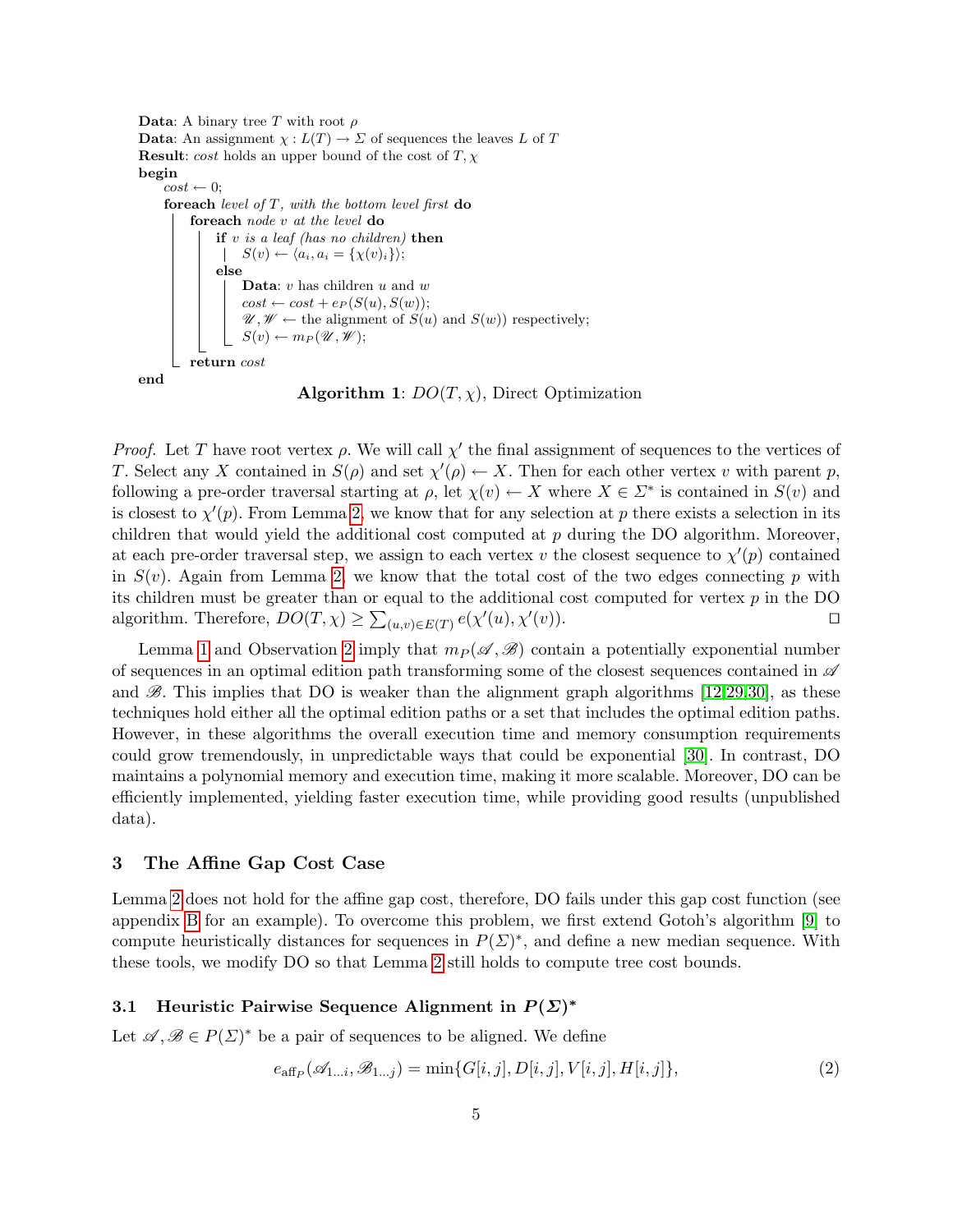as the cost of aligning the subsequences  $\mathscr{A}_{1...i}$  and  $\mathscr{B}_{1...i}$ .  $G, D, V$ , and H are matrices to be filled recursively. Before defining them formally, let us explain the basic intuition of each. G holds the cost of an alignment where  $\mathscr{A}_i$  and  $\mathscr{B}_j$  align elements other than an indel. D holds at each position i, j the cost of an alignment using indel elements in  $\mathscr{A}_i$  and  $\mathscr{B}_j$ . V holds the cost of an alignment where we use a "vertical" indel block by aligning  $\mathscr{B}_j$  with an indel. Finally, H holds the cost of an alignment where we use a "horizontal" indel block by aligning  $\mathscr{A}_i$  with an indel.

To compute these values, we need a number of accessory functions. We first define the cost of a pure substitution  $\text{subst}(A, B) = d_P(A \setminus \{\text{indel}\}, B \setminus \{\text{indel}\})$ . Symmetric to the substitution cost, we need the cost of *extending* a gap when  $indel \in A, B \subseteq \Sigma$ :

$$
diag(A, B) = \begin{cases} 0 & \text{if } indel \in A \text{ and } indel \in B \\ \infty & \text{otherwise.} \end{cases}
$$

We have three remaining accessory functions required to compute the matrices  $G, H, V$ , and  $D$ , all of them handling different cases of where a or b needs to be added. The first function,  $g\circ(\mathscr{A}, i)$ evaluates whether or not it is necessary to add a gap opening value when aligning  $\mathscr{A}_i$  with a gap:

$$
go(\mathscr{A}, i) = \begin{cases} 0 & \text{if } i = 1 \text{ and } indel \in \mathscr{A}_i \\ 0 & \text{if } i > 1 \text{ and } indel \notin \mathscr{A}_{i-1} \text{ and } indel \in \mathscr{A}_i \\ a & \text{otherwise.} \end{cases}
$$

The second function  $g\circ'(A, B)$  calculates the extra cost incurred when not selecting an indel in one of the sequences means splitting an indel block:

$$
go'(A, B) = subst(A, B) + \begin{cases} 0 & \text{if } indel \notin A \\ a & \text{otherwise.} \end{cases}
$$

The third, and final accessory function, computes what would be the extra cost of *extending* an indel, that is:

$$
ge(A) = \begin{cases} 0 & \text{if } indel \in A \\ b & \text{otherwise.} \end{cases}
$$

We are ready to define the recursive functions for the cost matrices:

<span id="page-6-0"></span>
$$
G[i,j] = \min \begin{cases} G[i-1,j-1] + subst(\mathcal{A}_i, \mathcal{B}_j) \\ D[i-1,j-1] + subst(\mathcal{A}_i, \mathcal{B}_j) + go(\mathcal{A}, i) + go(\mathcal{B}, j) \\ V[i-1,j-1] + go'(\mathcal{B}_j, \mathcal{A}_i) \\ H[i-1,j-1] + go'(\mathcal{A}_i, \mathcal{B}_j), \end{cases} \tag{3}
$$

$$
H[i,j] = \min\begin{cases} H[i,j-1] + ge(\mathcal{B}_j) \\ D[i,j-1] + ge(\mathcal{B}_j) + go(\mathcal{B},j), \end{cases}
$$
\n(4)

<span id="page-6-1"></span>
$$
V[i,j] = \min \begin{cases} V[i-1,j] + ge(\mathcal{A}_i) \\ D[i-1,j] + ae(\mathcal{A}_i) + go(\mathcal{A}_i). \end{cases}
$$
 (5)

$$
D[i,j] = diag(\mathscr{A}_i, \mathscr{B}_i) + \min\begin{cases} D[i-1,j-1] \\ G[i-1,j-1] + go(\mathscr{A},i) + go(\mathscr{B},j), \end{cases} (6)
$$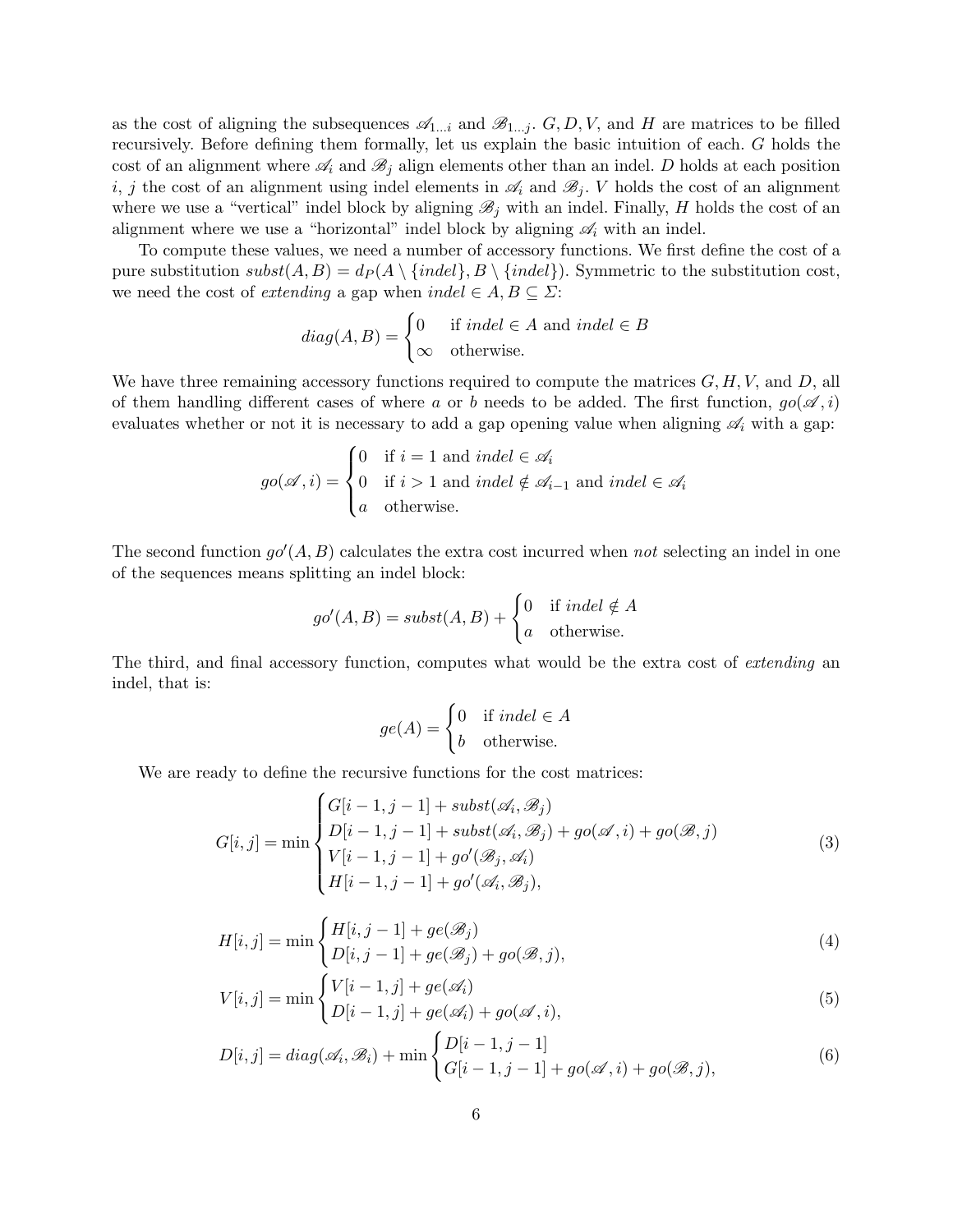with base cases  $G[0,0] = 0$ ,  $D[0,0] = \infty$ ,  $V[0,0] = go(\mathscr{A},1)$ ,  $H[0,0] = go(\mathscr{B},1)$ ,  $G = [0,i] =$  $D[0, i] = V[0, i] = \infty, H[0, i] = H[0, i - 1] + ge(\mathcal{B}_i), 1 \leq i \leq |\mathcal{B}|, V[j, 0] = V[j - 1, 0] + ge(\mathcal{A}_i)$ , and  $G[j, 0] = D[j, 0] = H[j, 0] = \infty, 1 \le j \le |\mathscr{A}|.$ 

<span id="page-7-0"></span>**Theorem 2.** There exists a sequence X contained in  $\mathscr A$  and a sequence Y contained in  $\mathscr B$  such that  $e_{aff_P}(\mathscr{A}, \mathscr{B}) \geq e_{aff}(X, Y)$ .

Proof. We are going to create a pair of sequences contained in  $\mathscr A$  and  $\mathscr B$  that have edition cost at most  $e_{\text{aff}_P}(\mathscr{A}, \mathscr{B})$ . To do so, we follow the backtrace that yields  $e_{\text{aff}_P}(\mathscr{A}, \mathscr{B})$ , and at each position i and j in the aligned  $\mathscr A$  and  $\mathscr B$  we assign  $X_k$  and  $Y_k$ , where k is the alignment position corresponding to the aligned  $X_i$  and  $Y_j$  as follows:

- 1. The matrix G holds on each cell i, j the cost of aligning  $\mathscr{A}_{1...i}$  and  $\mathscr{B}_{1...j}$  when a non-indel element of  $\mathscr{A}_i$  and  $\mathscr{B}_j$  is aligned. If the backtrace uses  $G[i, j]$  then assign to  $X_i$  and  $Y_j$  the closest elements in  $\mathscr{A}_i \setminus \text{indel}$  and  $\mathscr{B}_j \setminus \text{indel}$ . Observe that all the cases in Equation [3](#page-6-0) align a non-indel element from  $\mathscr{A}_i$  and  $\mathscr{B}_j$ , and add a cost that is always greater than or equal to  $subset(\mathcal{A}_i, \mathcal{B}_j) = d(X_i, Y_j).$
- 2. The matrix H holds on each cell the cost of extending a indel in the horizontal direction. Therefore, select  $X_k = indel$ , and

$$
Y_k = \begin{cases} indel & \text{if } indel \in \mathscr{B}_j \\ y, y \in \mathscr{B}_j & \text{otherwise.} \end{cases}
$$

If  $Y_k = indel$ , then the alignment of  $X_k$  and  $Y_k$  causes no additional cost in the particular alignment being built between  $X$  and  $Y$ . Otherwise, then there is an extra cost, of at least the b parameter, which both cases of Equation [4](#page-6-1) account for. Additionally, if the previous pair of aligned elements are a pair of indels (second case in [4,](#page-6-1) see below for the treatment of this option), then an extra indel opening cost is added.

3. Similarly, the matrix V holds on each cell the cost of extending a indel block in the vertical direction. The treatment is symmetric to that of  $H$ , with  $Y_k = indel$  and

$$
X_k = \begin{cases} indel & \text{if } indel \in \mathcal{A}_i \\ x, x \in \mathcal{A}_i & \text{otherwise.} \end{cases}
$$

4. The matrix D holds the cost of extending a indel in the diagonal direction, that is, when both *A* and *B* hold indels in their corresponding aligned elements, and those indels are being selected to generate the alignment of *A* and *B*. Therefore, Equation [6](#page-6-1) ensures that this choice is only possible by assigning  $\infty$  whenever at least one of  $\mathscr{A}_i$  or  $\mathscr{B}_j$  does not contain a indel. Otherwise, if this option is selected, then simply assign *indel* to both  $X_k$  and  $Y_k$  with no extra cost for the alignment of X and Y.

Theorem [2](#page-7-0) tells us that if we align a pair of sequences in *A* , *B* then we can bound the cost of the closest pair of sequences contained in them.

#### 3.2 The Main Algorithm: Affine-DO

We will now use  $e_{\text{aff}_P}(\mathscr{A}, \mathscr{B})$  to bound the cost of a tree using a post-order traversal, in the same way we did with DO (Algorithm [1\)](#page-4-0). In order to do so, we must first define a valid median to be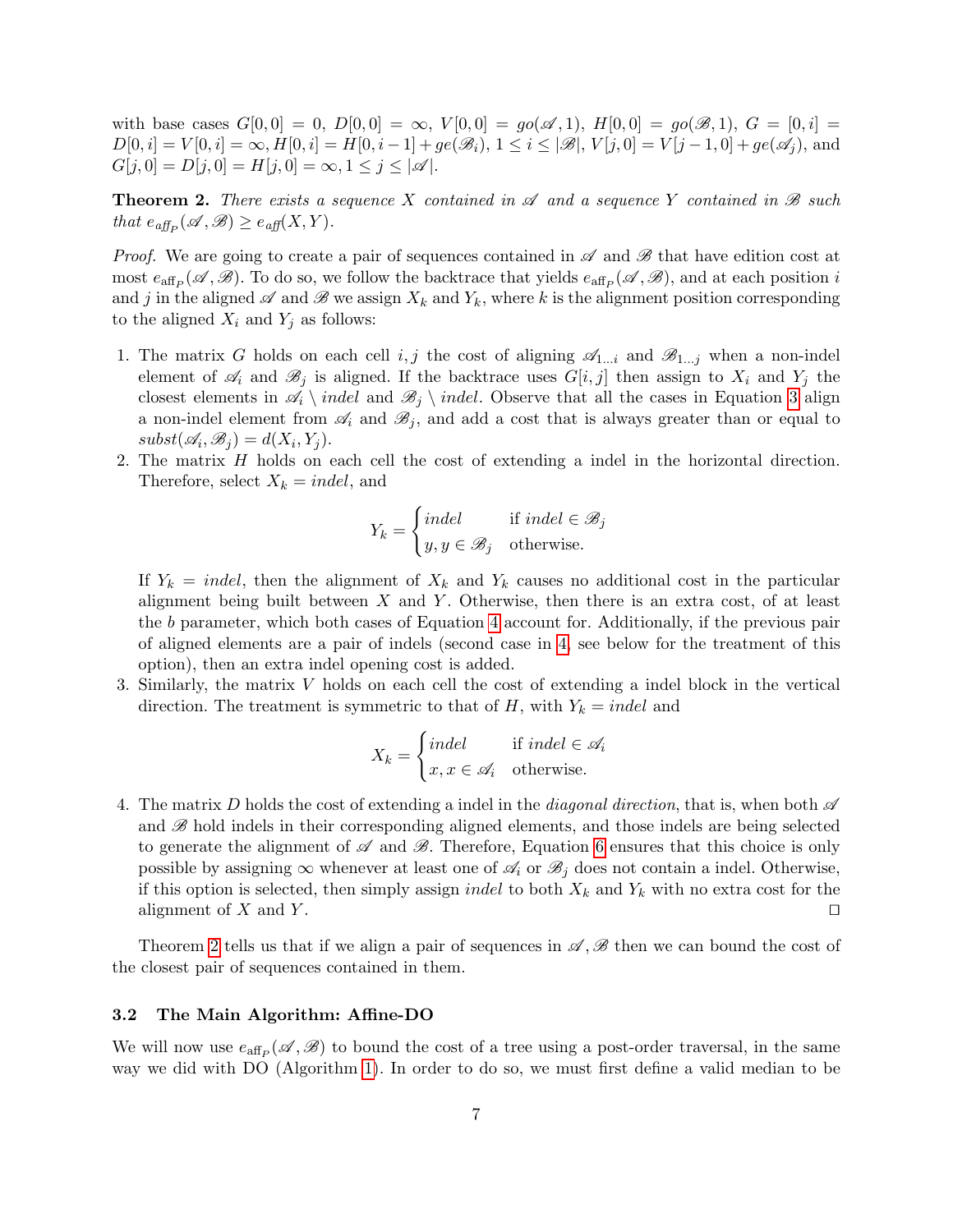assigned on each step (that is the function  $m_P$  in Algorithm [1\)](#page-4-0). To create the median  $\mathcal M$  at each position  $k$  during the backtrace, we use the method depicted in the proof of Theorem [2,](#page-7-0) with the following changes:

- 1. If we selected two indels in  $X_k$  and  $Y_k$ ,  $\mathscr{M}'_k = \{indel\}.$
- 2. If  $X_k = indel$  and  $Y_k \neq indel$ , then  $\mathcal{M}'_k = \{indel\} + \mathcal{B}_j$ .
- 3. If  $X_k \neq \text{indel}$  and  $Y_k = \text{indel}$ , then  $\mathcal{M}'_k = \{\text{indel}\} + \mathcal{A}_i$ .
- 4. If  $X_k \neq \text{indel}$  and  $Y_k \neq \text{indel}$ , then  $\mathscr{M}'_k = \{x \in \mathscr{A}_i, \text{for some } y \in \mathscr{B}_j, d(x, y) = d(X_k, Y_k)\} + \{y \in \mathscr{A}_i\}$  $\mathscr{B}_j$ , for some  $x \in \mathscr{A}_i$ ,  $d(x, y) = d(X_k, Y_k)$ .
- 5. Once the complete  $\mathcal{M}'$  is created, remove all the elements  $\mathcal{M}_i = indel$  to create the indel-less sequence *M*. We call *M* the affine median  $m_{\text{aff}_P}(A, B)$ .

**Definition 2.** Affine-DO is Algorithm [1,](#page-4-0) modified by replacing  $m_P$  with  $m_{\text{aff}_P}$ , and  $e_P$  with  $e_{\text{aff}_P}$ .

We will now show that the Affine-DO algorithm can be used to heuristically bound the cost of an instance of the TAP.

<span id="page-8-1"></span>**Theorem 3.** Given a rooted tree T with root  $\rho$ , and an Affine-DO assignment  $S: V(T) \to P(\Sigma)^*$ , there exists a assignment  $\chi' : V(T) \to \Sigma^*$  such that  $X = \chi'(\rho)$  and the cost computed by Affine-DO equals that implied by  $\chi'$ .

Proof. The proof is in the Appendix [C.](#page-13-1)

**Theorem 4.** If  $\Sigma$  is small, then Affine-DO has time complexity  $O(n^2|V|)$  time, otherwise the time complexity is  $O(n^2|V||\Sigma|)$ .

*Proof.* If the alphabet is small, then  $m_{\text{aff}_P}$  and  $d_P$  can be pre-computed in a lookup table with a bit set representation for constant time comparison of the sets. Otherwise, a binary tree representation of the sets would be necessary, adding a  $|\Sigma|$  factor to the set comparison. Each heuristic alignment can be performed using dynamic programming, with time complexity  $O(n^2)$  where n is the maximum sequence length (Ukkonen's [\[35\]](#page-12-21) algorithm makes no obvious improvement as insertions and deletions could have cost 0 when aligning sequences in  $P(\Sigma)^*$ ). Each alignment must be repeated for |V| vertices during the post-order traversal, yielding the claimed time complexity.  $\Box$ 

## <span id="page-8-0"></span>4 Experimental Evaluation

POY implements a number of algorithms to approximate the tree alignment problem. These can be classified in two groups: initial assignment, and iterative improvement.

Initial Assignment includes the Lifted Assignment [\[40](#page-12-5)[,43\]](#page-12-6) (also known as Fixed States), Direct Optimization [\[42\]](#page-12-2), and Affine-DO. Each of these algorithms starts with a function  $\chi$  and creates a  $\chi'$  compatible with  $\chi$  which is an instance solution. DO and Affine-DO have already been described. The strong version of the Lifted Assignment is a simple algorithm where the interior vertices are optimally assigned one of the sequences assigned to the leaves of the tree. This solution turns out to be a 2-approximation [\[40\]](#page-12-5).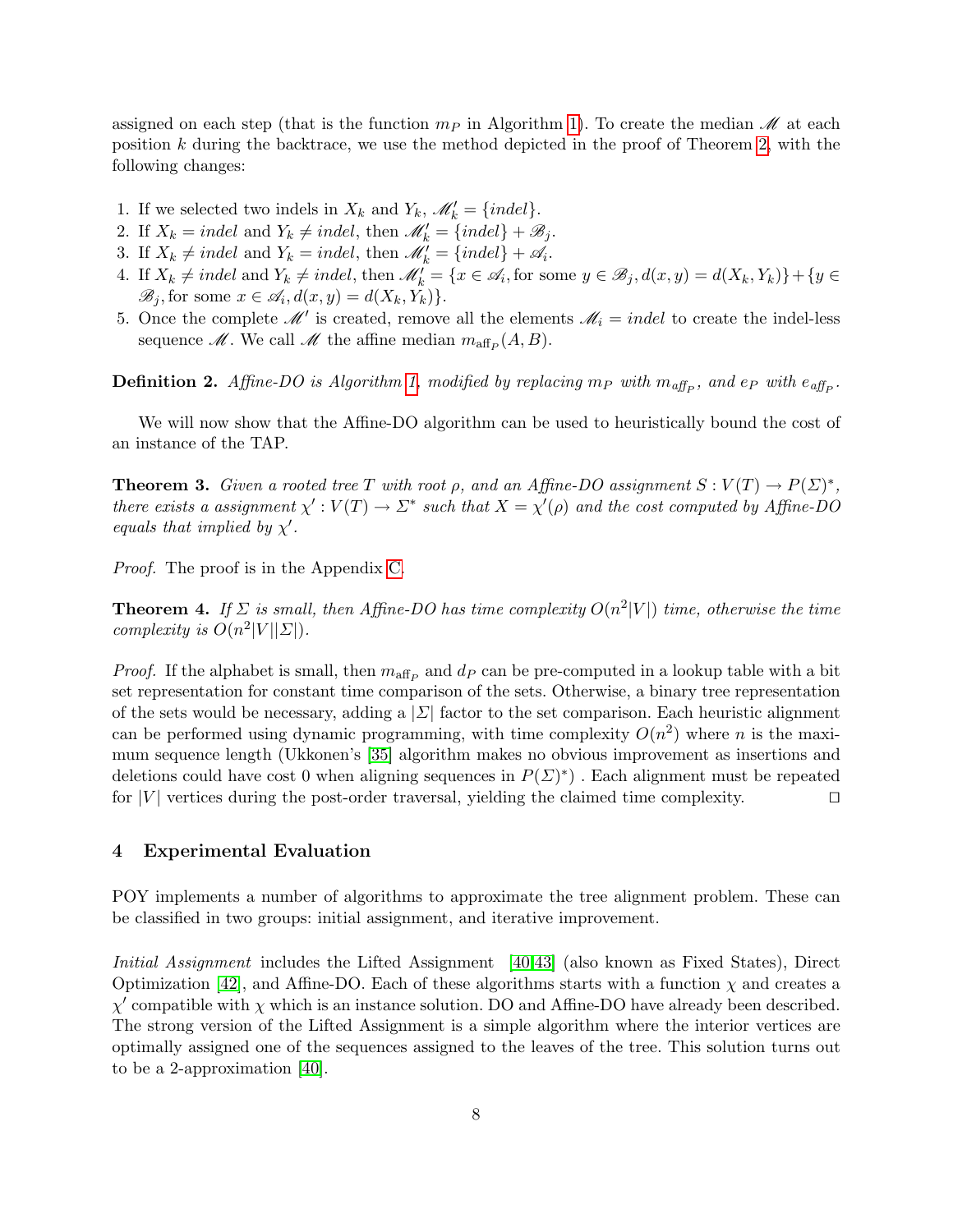*Iterative Improvement* modifies an existant  $\chi'$  by readjusting each interior vertex using its three neighbors. This procedure is repeated iteratively, until a (user provided) maximum number of iterations is reached, or no further tree cost improvements can be achieved. The adjustment itself can be done using an approximated or an exact three dimensional alignment. The approximated assignment uses DO or Affine-DO (the selection depends on which kind of edition distance function is used) to solve the tree alignment problem on the three possible binary rooted trees formed by the three neighbors of the vertex as leaves. The assignment yielding the best cost is selected as the new center. (A graphical depiction can be found in Appendix [D.](#page-14-0))

In this paper we evaluated the following algorithm combinations: lifted assignment (LA), lifted assignment followed by iterative approximated  $(LA + IA)$ , affine-DO (ADO), affine-DO followed by iterative approximated  $(ADO + IA)$ , and affine-DO followed by iterative exact until no better cost was found  $(ADO + IE)$ . We did not include  $LA + IE$  because the execution time is prohibitive (within a 3 day wall time the execution would not finish for most trees). Moreover, the few experiments that we could perform using  $LA + IE$  showed that the cost estimation was always higher than that of Affine-DO. To evaluate the closeness of our algorithm to the optimal solution we used an LP instance, with constraints given by the pairwise distance between the input sequences, and one variable per edge in each input tree.

As the subject data set, we used a set of plant genes recently published and analyzed in the literature [\[28\]](#page-12-13). We generated a set of 100 trees using the command  $build(100)$  to create a sample of different but sound phylogenetic trees, for 5 different affine distance functions; each tree was then evaluated using every algorithm combination. For all the distance functions selected in this experiment, DO yields costs which are much higher than those of LA. The results are graphically presented in figure [1.](#page-10-0)

As expected, the best results are found using ADO+IE. However, the improvement in cost over ADO without improvement is minimal, with a tremendous extra time complexity. Surprisingly, ADO+IA remains competitive, outperforming ADO+IE in some cases, as a better solution can be found in a suboptimal path. The cost of ADO+IE is between 15% and 20% lower than the cost of LA (with the same time complexity). When compared with the LP lower bound, ADO is roughtly within 30% and 50% of the (most likely non-realizable) optimal solution.

#### 5 Future Work

We have presented a new heuristic algorithm that shows excellent experimental results for the TAP. This algorithm is well suited for the GTAP under affine sequence edition distances, and yields significatively better results when complemented with iterative methods. The main question that remains is whether or not there exists a guaranteed bound for DO or Affine-DO, and if the answer is positive, whether or not it is possible to improve the PTAS using these ideas.

### 6 Acknowledgements

Andrés Varón and Ward C. Wheeler where supported by the U.S. Army Research Laboratory and the U.S. Army Research Office [W911NF-05-1-0271], and the NSF-ITR grant "Building the tree of life: A national resource for phyloinformatics and computational phylogenetics" [NSF EF 03- 31495]. Ward Wheeler was also supported by the National Science Foundation grants "An Integrated approach to the origina and diversification of protostomes" [NSF DEB 05-31677], and "Assembling the tree of life: phylogeny of spiders" [NSF EAR 02-28699].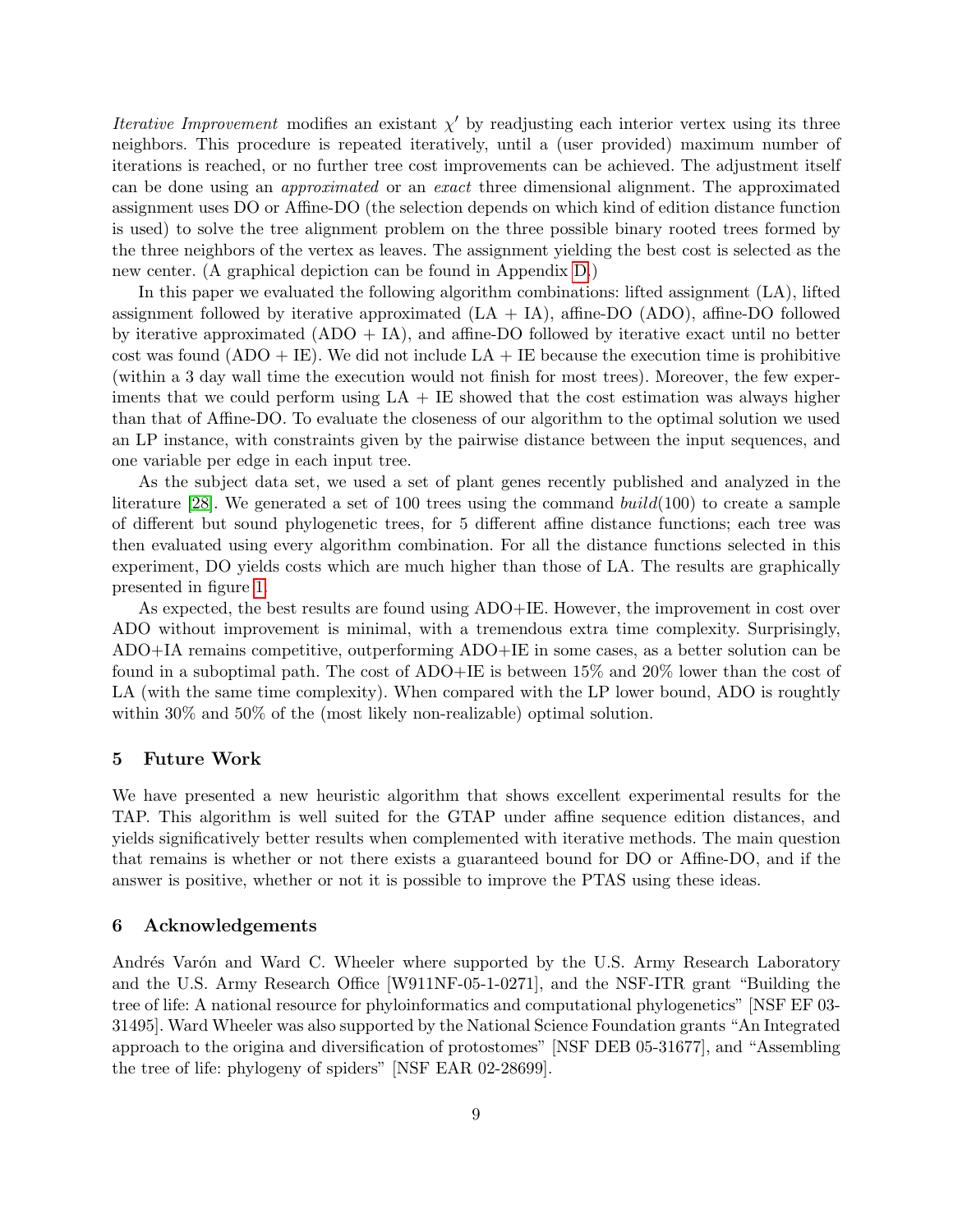

<span id="page-10-0"></span>Fig. 1. Algorithm performance for 6 different edition distance parameters. In every case, the best cost is achieved by Affine-DO + IE. Notice that in many instances the iterative method could not improve the cost found using Affine-DO (almost none for substitutions = 2,  $a = 2$ , and  $b = 1$ .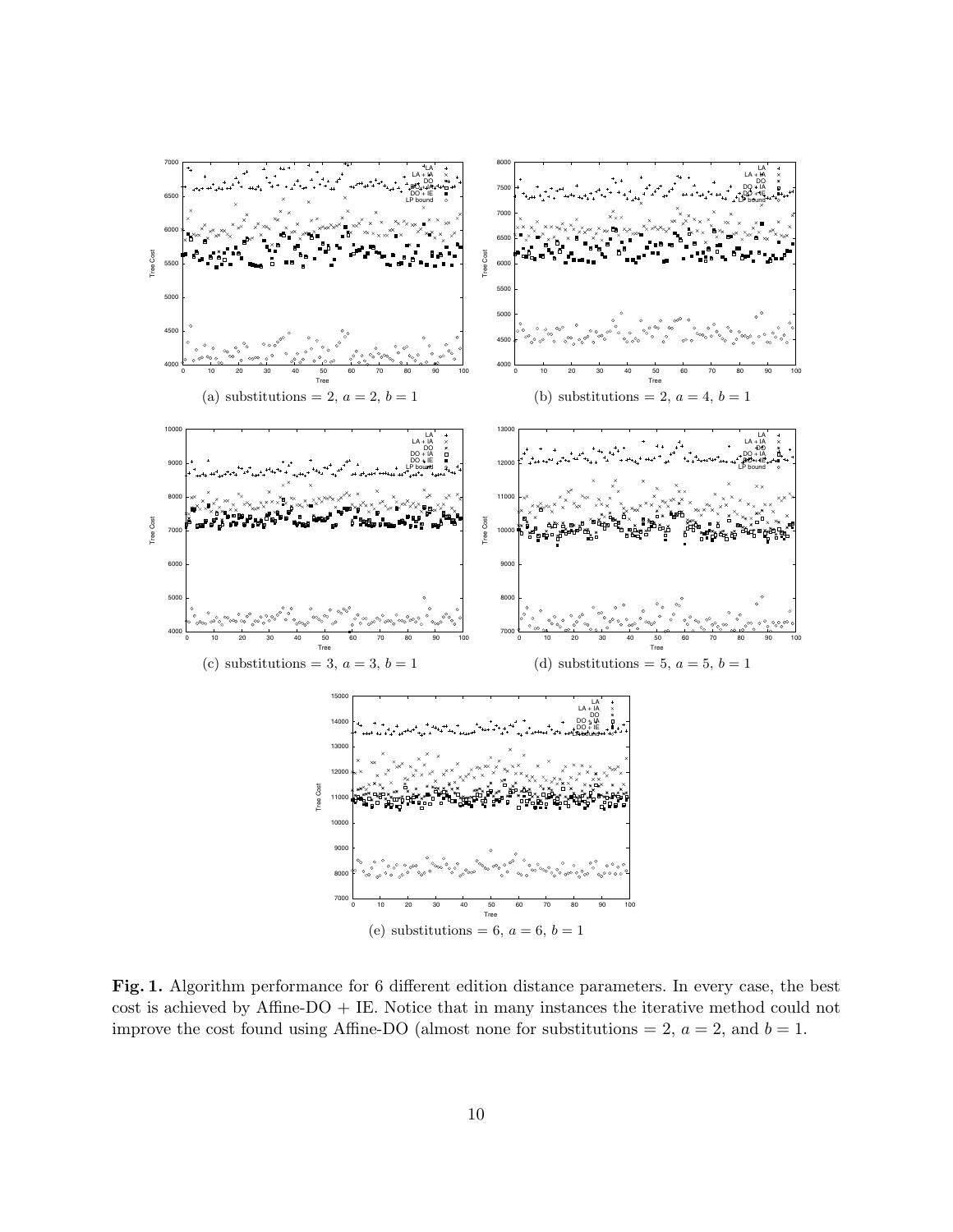## References

- <span id="page-11-21"></span>1. L Aagesen, G Petersen, and O Seberg. Sequence length variation, indel costs, and congruence in sensitivity analysis. Cladistics, 21:15–30, 2005.
- <span id="page-11-17"></span>2. S A Benner and M A Cohen. Empirical and structural models for insertions and deletions in the divergent evolution of proteins. Journal of Molecular Evolution, 229:1065–1082, 1993.
- <span id="page-11-15"></span>3. R A Cartwright. Logarithmic gap costs decrease alignment accuracy. BMC Bioinformatics, 7:527–539, 2006.
- <span id="page-11-20"></span>4. M S Caterino and A P Vogler. The phylogeny of the histeroidea (coleoptera: Staphyliniformia). Cladistics, 18:394–415, 2002.
- <span id="page-11-19"></span>5. M S S Chang and S A Benner. Empirical analysis of protein insertions and deletions determining parameters for the correct placement of gaps in protein sequence alignments. Journal of Molecular Biology, 341(2):617–631, 2004.
- <span id="page-11-5"></span>6. C B Do, M S P Mahabhashyam, M Brudno, and S Batzoglou. ProbCons: Probabilistic consistency-based multiple sequence alignment. Genome Res., 15:330–340, 2005.
- <span id="page-11-2"></span>7. R C Edgar. MUSCLE: a multiple sequence alignment method with reduced time and space complexity. BMC Bioinformatics, 5:113, 2004.
- <span id="page-11-3"></span>8. R Fleissner, D Metzler, and A von Haeseler. Simultaneous statistical multiple alignment and phylogeny reconstruction. Systematic Biology, 54(4):548–561, 2005.
- <span id="page-11-26"></span>9. O Gotoh. An improved algorithm for matching biological sequences. Journal of Molecular Biology, 162:705 – 708, 1982.
- <span id="page-11-18"></span>10. Xun Gu and Wen-Hsiung Li. The size distribution of insertions and deletions in human and rodent pseudogenes suggests the logarithmic gap penalty for sequence alignment. Journal of Molecular Evolution, 40(4):464–473, 1995.
- <span id="page-11-10"></span>11. H Hein. A new method that simultaneously aligns and reconstructs ancestral sequences for any number of homologous sequences, when the phylogeny is given. Molecular Biology and Evolution, 6(6):649–668, November 1989.
- <span id="page-11-11"></span>12. J Hein. Unified approach to alignment and phylogenies. Methods in Enzymology, 183, 1990.
- <span id="page-11-1"></span>13. K Katoh, K Misawa, K Kuma, and T Miyata. MAFFT: a novel method for rapid multiple sequence alignment based on fast Fourier transform. Nucl. Acids Res., 30:3059–3066, 2002.
- <span id="page-11-23"></span>14. S N Kutty, M V Bernasconi, F Šifner, and R Meier. Sensitivity analysis, molecular systematics and natural history evolution of scathophagidae (diptera: Cyclorrhapha: Calyptratae). Cladistics, 23:64–83, 2007.
- <span id="page-11-14"></span>15. G Lancia and R Ravi. Salsa: Sequence alignment via steiner ancestors.
- <span id="page-11-13"></span>16. G Lancia and R Ravi. Gestalt: Genomic steiner alignments. Lecture Notes in Computer Science, 1645:101, 1999.
- <span id="page-11-16"></span>17. K Liu, S Nelesen, S Raghavan, C Randal Linder, and T Warnow. Barking up the wrong treelength: the impact of gap penalty on alignment and tree accuracy. IEEE Transactions on Computational Biology and Bioinformatics, 2008.
- <span id="page-11-0"></span>18. B Morgenstern. DIALIGN 2: improvement of the segment-to-segment approach to multiple sequence alignment. Bioinformatics, 15:211–218, 1999.
- <span id="page-11-25"></span>19. S B Needleman and C D Wunsch. A general method applicable to the search for similarities in the amino acid sequence of two proteins. J. Mol. Biol., 48:443–453, 1970.
- <span id="page-11-6"></span>20. S Nelesen, K Liu, D Zhao, C R Linder, and T Warnow. The effect of the guide tree on multiple sequence alignments and subsequenct phylogenetic analyses. Pacific Symposium on Biocomputing, 13:25–36, 2008.
- <span id="page-11-22"></span>21. J Pons and A P Vogled. Size, frequency, and phylogenetic signal of multiple-residue indels in sequence alignment of introns. Cladistics, 22:144–156, 2006.
- <span id="page-11-24"></span>22. R Ravi and J D Kececioglu. Approximation algorithms for multiple sequence alignment under a fixed evolutionary tree. Discret. Appl. Math., 88:355–366, 1998.
- <span id="page-11-4"></span>23. Benjamin D. Redelings and Marc A. Suchard. Joint Bayesian estimation of alignment and phylogeny. Syst. Biol., 54:401–418, 2005.
- <span id="page-11-7"></span>24. D Sankoff. Minimal mutation trees of sequences. SIAM Journal on Applied Mathematics, 28(1):35–42, January 1975.
- <span id="page-11-9"></span>25. D Sankoff and R J Cedergren. Simultaneous Comparison of Three or more Sequences Related by a Tree, pages 253–263. Addison-Wesley, Reading, MA, 1983.
- <span id="page-11-8"></span>26. D Sankoff, R J Cedergren, and G Lapalme. Frequency of insertion-deletion, transversion, and transition in the evolution of 5s ribosomal rna. Journal of Molecular Evolution, 7:133–149, 1976.
- <span id="page-11-12"></span>27. D Sankoff and P Rousseau. Locating the vertices of a steiner tree in an arbitrary space. Mathematical Programming, 9:240–246, 1975.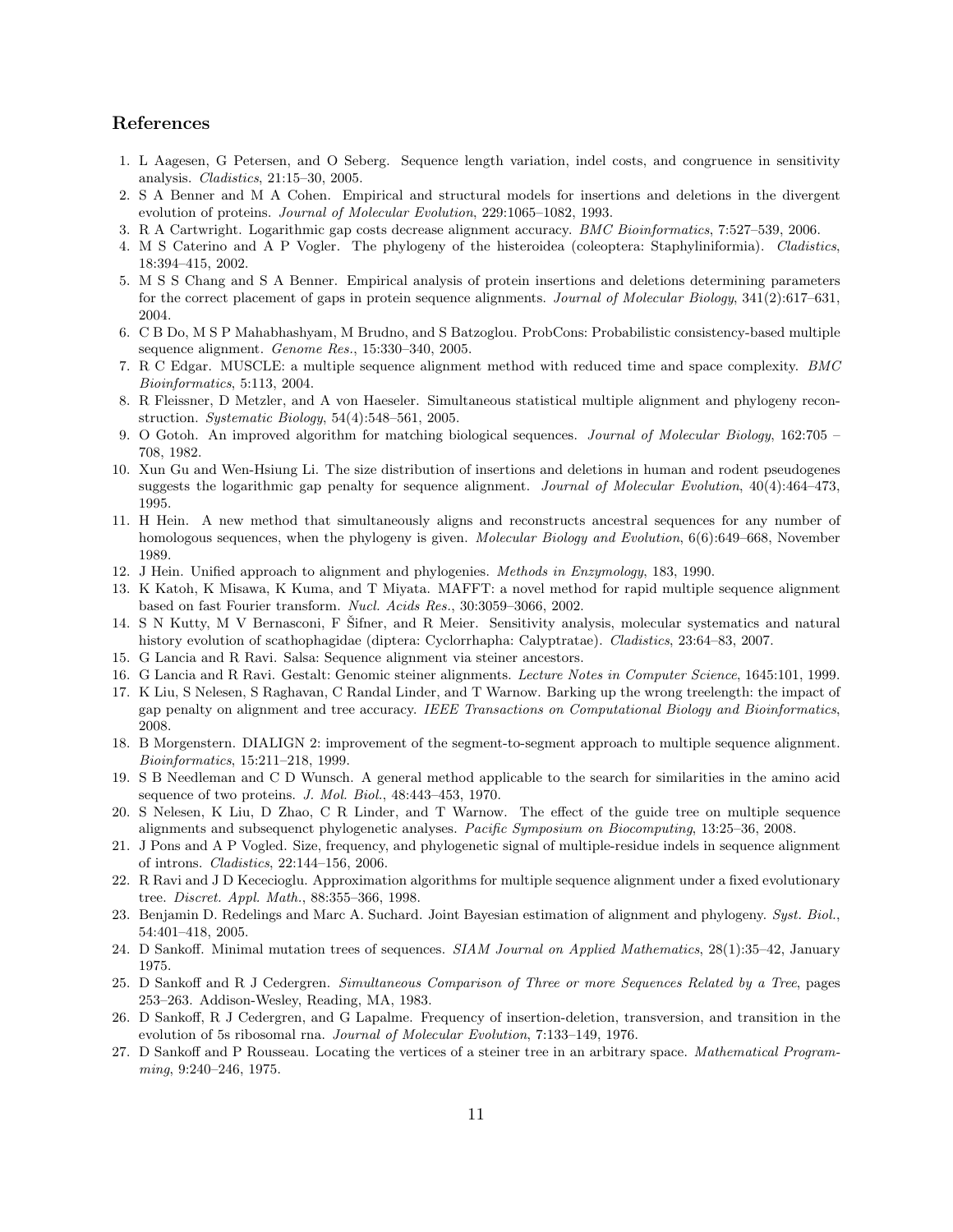- <span id="page-12-13"></span>28. A C Scheen, C Lindqvist, C G Fossdal, and V A Albert. Molecular phylogenetics of tribe synandraeae, a north american lineage of lamioid mints (lamiaceae). Cladistics, 24:299–314, 2008.
- <span id="page-12-17"></span>29. B Schwikowski and M Vingron. The deferred path heuristic for the generalized tree alignment problem. In RECOMB '97: Proceedings of the first annual international conference on Computational molecular biology, pages 257–266, New York, NY, USA, 1997. ACM Press.
- <span id="page-12-8"></span>30. B Schwikowski and M Vingron. Weighted sequence graphs: boosting iterated dynamic programming using locally suboptimal solutions. Discrete Appl. Math., 127(1):95–117, 2003.
- <span id="page-12-12"></span>31. M J Sharkey, N M Laurenne, B Sharanowski, D L J Quicke, and D Murray. Revision of the agathidinae (hymenoptera: Braconidae) with comparisons of static and dynamic alignments. Cladistics, 22:546–567, 2006.
- <span id="page-12-14"></span>32. J C Spagna and F Alvarez-Padilla. Finding an upper limit for gap costs in direct optimization. Cladistics, 24:1–15, 2008.
- <span id="page-12-11"></span>33. M D Terry and M F Whiting. Comparison of two alignment techniques within a single complex data set: Poy versus clustal. Cladistics, 21:272–281, 2005.
- <span id="page-12-0"></span>34. J D Thompson, D G Higgins, and T J Gibson. CLUSTAL W: Improving the sensitivity of progressive multiple sequence alignment through sequence weighting, positions–specific gap penalties and weight matrix choice. Nucleic Acids Res., 22:4673–4680, 1994.
- <span id="page-12-21"></span>35. E Ukkonen. Algorithms for approximate string matching. Inf. Control, 64(1-3):100–118, 1985.
- <span id="page-12-4"></span>36. A Var´on, L S Vinh, I Bomash, and W C Wheeler. Poy 4.0.2870. http://research.amnh.org/scicomp/, 2008.
- <span id="page-12-18"></span>37. L Wang and D Gusfield. Impoved approximation algorithms for tree alignment. Journal of Algorithms, 25(2):255– 273, November 1997.
- <span id="page-12-15"></span>38. L Wang and T Jiang. On the complexity of multiple sequence alignment. Journal of Computational Biology, 1:337–348, 1994.
- <span id="page-12-19"></span>39. L Wang, T Jiang, and D Gusfield. A more efficient approximation scheme for tree alignment. SIAM Journal on Computing, 30(1):283–299, 2000.
- <span id="page-12-5"></span>40. L Wang, T Jiang, and E L Lawler. Approximation algorithms for tree alignment with a given phylogeny. Algorithmica, 16:302–315, 1996.
- <span id="page-12-9"></span>41. M S Waterman, T F Smith, and W A Beyer. Some biological sequence metrics. Advances in Mathematics, 20(3):367–387, 1976.
- <span id="page-12-2"></span>42. W Wheeler. Optimization alignment: The end of multiple sequence alignment in phylogenetics? Cladistics, 12:1–9, 1996.
- <span id="page-12-6"></span>43. W Wheeler. Fixed character states and the optimization of molecular sequence data. Cladistics, 15:379 – 385, 1999.
- <span id="page-12-16"></span>44. W Wheeler, L Aagensen, C P Arango, J Faivovich, T Grant, C D'Haese, D Janies, W L Smith, A Varón, and G Giribet. Dynamic Homology and Phylogenetic Systematics: A Unified Approach using POY. American Museum of Natural History, 2006.
- <span id="page-12-3"></span>45. W Wheeler, D Gladstein, and J De-Laet. POY, Phylogeny Reconstruction via Optimization of DNA and other Data version 3.0.11 (May 6 of 2003). American Museum of Natural History, May 2003.
- <span id="page-12-7"></span>46. W C Wheeler. Iterative pass optimization of sequence data. Cladistics, 19:254–260, 2003.
- <span id="page-12-1"></span>47. W C Wheeler. Dynamic homology and the likelihood criterion. Cladistics, 22:157–170, 2006.
- <span id="page-12-10"></span>48. Z Zhang and M Gerstein. Patterns of nucleotide substitution, insertion and deletion in the human genome inferred from pseudogenes. Nucl. Acids Res., 31(18):5338-5348, 2003.

## <span id="page-12-20"></span>A Proof of Lemma [1](#page-4-2)

*Proof.* We will define a procedure to produce U and V. Start with an empty U and V, and follow the backtrace of Equation [1.](#page-4-5) For each case, prepend the following to  $U$  and  $V$ :

- case [1](#page-4-1) Select an element  $x \in X_i$  that holds Observation 1 and prepend it to U. Then find an element  $y \in Y_k$  that is closest to x and prepend it to V. From Observation [1](#page-4-1) we know that  $d(x, y) = d_P(X_i, Y_j).$
- case 2 Select an element  $x \in X_i$  closest to *indel* and prepend x to U and *indel* to V. Again from Observation [1](#page-4-1) we know that  $d(x, indel) = d_P(X_i, \{indel\}).$

**case 3** Symmetric to case 2.  $\Box$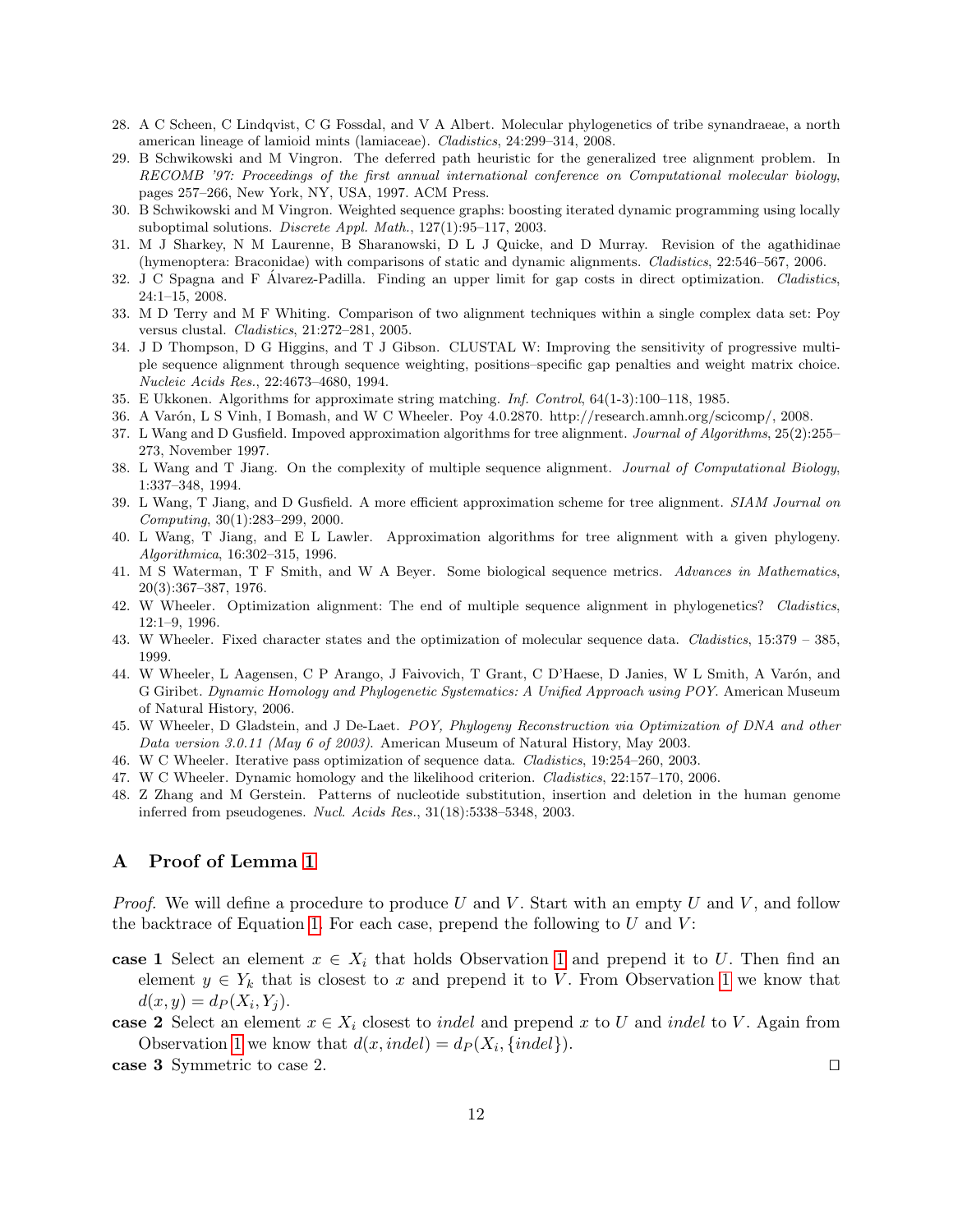## <span id="page-13-0"></span>B Example of Lemma [2](#page-4-3) not holding when  $G(k) = a + bk$

$$
0 + 0
$$
  
\n
$$
0 + 0
$$
  
\n
$$
0 + 0
$$
  
\n
$$
0 + 0
$$
  
\n
$$
0 + 0
$$
  
\n
$$
0 + 0
$$
  
\n
$$
0 + 0
$$
  
\n
$$
0 + 0
$$
  
\n
$$
0 + 0
$$
  
\n
$$
0 + 0
$$
  
\n
$$
0 + 0
$$
  
\n
$$
0 + 0
$$
  
\n
$$
0 + 0
$$
  
\n
$$
0 + 0
$$
  
\n
$$
0 + 0
$$
  
\n
$$
0 + 0
$$
  
\n
$$
0 + 0
$$
  
\n
$$
0 + 0
$$
  
\n
$$
0 + 0
$$
  
\n
$$
0 + 0
$$
  
\n
$$
0 + 0
$$
  
\n
$$
0 + 0
$$
  
\n
$$
0 + 0
$$
  
\n
$$
0 + 0
$$
  
\n
$$
0 + 0
$$
  
\n
$$
0 + 0
$$
  
\n
$$
0 + 0
$$
  
\n
$$
0 + 0
$$
  
\n
$$
0 + 0
$$
  
\n
$$
0 + 0
$$
  
\n
$$
0 + 0
$$
  
\n
$$
0 + 0
$$
  
\n
$$
0 + 0
$$
  
\n
$$
0 + 0
$$
  
\n
$$
0 + 0
$$
  
\n
$$
0 + 0
$$
  
\n
$$
0 + 0
$$
  
\n
$$
0 + 0
$$
  
\n
$$
0 + 0
$$
  
\n
$$
0 + 0
$$
  
\n
$$
0 + 0
$$
  
\n
$$
0 + 0
$$
  
\n
$$
0 + 0
$$
  
\n
$$
0 + 0
$$
  
\n
$$
0 + 0
$$
  
\n
$$
0 + 0
$$
  
\n
$$
0 + 0
$$
  
\n
$$
0 + 0
$$
<

Let  $G(k) = 7 + k$ . The center sequence is the median for the alignment of the left and right sequences. (The underscored C represents  $\{C, \text{indel}\}\$ .) Although the upper and lower sequences are contained in the median, the lower one is not in an optimal edition path connecting left and right. This example shows Lemma [2](#page-4-3) does not hold for affine gap costs.

### <span id="page-13-1"></span>C Proof of Theorem [3](#page-8-1)

Proof. If there are no indels involved in the tree alignment, then the arguments of Theorem [1](#page-4-0) would suffice. We should therefore concentrate in the cases that involve indels.

To prove those remaining cases, we will use induction on the vertices of the tree. To do so, we will count the credits that each vertex adds to the subtree it roots as added by the Affine-DO algorithm. The credits represent the maximum total cost of the indels involved in a particular subtree; we will compare them with the *debits* incurred by a set of indels, and verify that the credits are always greater than or equal to the debits. To simplify the description, we will call type A subsequences of maximal size holding only indels, and type B subsequences of maximal size holding sets that include, but are not limited to, indels, and type C maximal subsequences holding sets with no indel. We will count without loss of generality the *credits* and *debits* within those subsequences. In figures [2](#page-14-1) and [3,](#page-14-2) Type A is represented as a line, type B as a box with a center line, and type C as an empty box.

For the inductive step, consider the leaves of the tree. By definition, for all  $v \in L$ ,  $S(v)$  cannot contain subsequences of type A nor B, as there are no indels allowed. Therefore, the theorem holds true, with a *credits* =  $debits = 0$ .

Consider now the interior vertex  $v$ , with children  $u$  and  $v$ . In figure [2](#page-14-1) all the simple cases where the limits of the subsequences in  $S(u)$  and  $S(v)$  match those of  $S(p)$ . It is easy to see that in all those cases  $credits = debris$ .

Consider now the more difficult case when the blocks do not have exact limits. Assume without loss of generality that  $S(u)$  and  $S(v)$  have a segment of type B, and  $S(p)$  has in the corresponding segment a series of blocks of type A and C (figure [3\)](#page-14-2). (There can be no subsequences of type B in  $S(p)$  aligned with those of type B in  $S(u)$  and  $S(v)$  as  $m_{\text{aff}_P}$  does not allow it.)

The total credit granted by Equation [3](#page-6-0) is  $c \geq 2ma + 2b(s_1 + s_2 + \cdots + s_{m-1} + s_m)$ . We can transfer  $c/2$  to u  $(v)$ , so that in one edge rooted by u  $(v)$ , a series of insertions corresponding to the subsequences  $s_1, s_2, \ldots, s_m$  can occur (figure [3.](#page-14-2)b, solid boxes), while the other branch supports a single deletion of length  $l - (s_1 + s_2 + \cdots + s_m)$  (figure [3.](#page-14-2)b, upper dashed box). The total debit of these events now rooted in  $u$  would be

<span id="page-13-2"></span>
$$
ma + b(s_1 + s_2 + \dots + s_{m-1} + s_m) + a + b(l - (s_1 + s_2 + \dots + s_m)) \le c/2 + a + bl. \tag{7}
$$

By the inductive hypothesis, the subtree rooted by u (v) has credits  $\ge$  debits, and from Equation [7](#page-13-2) we also have that credits  $>$  debits in p, therefore the theorem holds, and the overall tree rooted by p has a sequence assignment of cost at most that computed by the Affine-DO algorithm.  $\Box$